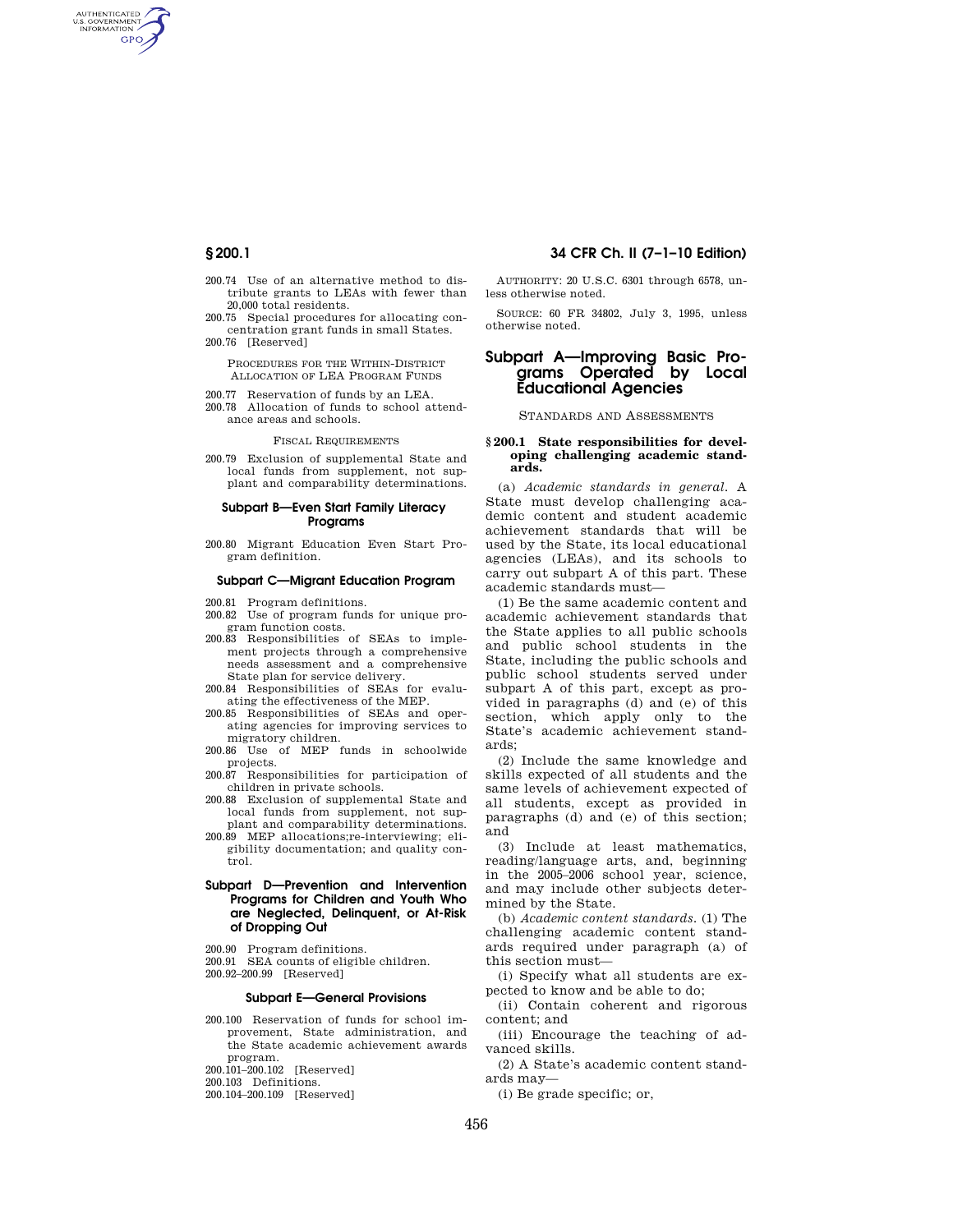## **Ofc. of Elem. & Secondary Ed., Education § 200.1**

(ii) Cover more than one grade if grade-level content expectations are provided for each of grades 3 through 8.

(3) At the high school level, the academic content standards must define the knowledge and skills that all high school students are expected to know and be able to do in at least reading/ language arts, mathematics, and, beginning in the 2005–06 school year, science, irrespective of course titles or years completed.

(c) *Academic achievement standards.* (1) The challenging student academic achievement standards required under paragraph (a) of this section must—

(i) Be aligned with the State's academic content standards; and

(ii) Include the following components for each content area:

(A) Achievement levels that describe at least—

(*1*) Two levels of high achievement proficient and advanced—that determine how well students are mastering the material in the State's academic content standards; and

(*2*) A third level of achievement basic—to provide complete information about the progress of lower-achieving students toward mastering the proficient and advanced levels of achievement.

(B) Descriptions of the competencies associated with each achievement level.

(C) Assessment scores (''cut scores'') that differentiate among the achievement levels as specified in paragraph  $(c)(1)(ii)(A)$  of this section, and a description of the rationale and procedures used to determine each achievement level.

(2) A State must develop academic achievement standards for every grade and subject assessed, even if the State's academic content standards cover more than one grade.

(3) With respect to academic achievement standards in science, a State must develop—

(i) Achievement levels and descriptions no later than the 2005–06 school year; and

(ii) Assessment scores (''cut scores'') after the State has developed its science assessments but no later than the 2007–08 school year.

(d) *Alternate academic achievement standards.* For students under section 602(3) of the Individuals with Disabilities Education Act with the most significant cognitive disabilities who take an alternate assessment, a State may, through a documented and validated standards-setting process, define alternate academic achievement standards, provided those standards—

(1) Are aligned with the State's academic content standards;

(2) Promote access to the general curriculum; and

(3) Reflect professional judgment of the highest achievement standards possible.

(e) *Modified academic achievement standards.* (1) For students with disabilities under section 602(3) of the Individuals with Disabilities Education Act (IDEA) who meet the State's criteria under paragraph (e)(2) of this section, a State may define modified academic achievement standards, provided those standards—

(i) Are aligned with the State's academic content standards for the grade in which the student is enrolled;

(ii) Are challenging for eligible students, but may be less difficult than the grade-level academic achievement standards under paragraph (c) of this section;

(iii) Include at least three achievement levels; and

(iv) Are developed through a documented and validated standards-setting process that includes broad stakeholder input, including persons knowledgeable about the State's academic content standards and experienced in standards setting and special educators who are most knowledgeable about students with disabilities.

(2) In the guidelines that a State establishes under paragraph  $(f)(1)$  of this section, the State must include criteria for IEP teams to use in determining which students with disabilities are eligible to be assessed based on modified academic achievement standards. Those criteria must include, but are not limited to, each of the following:

(i) The student's disability has precluded the student from achieving grade-level proficiency, as demonstrated by such objective evidence as the student's performance on—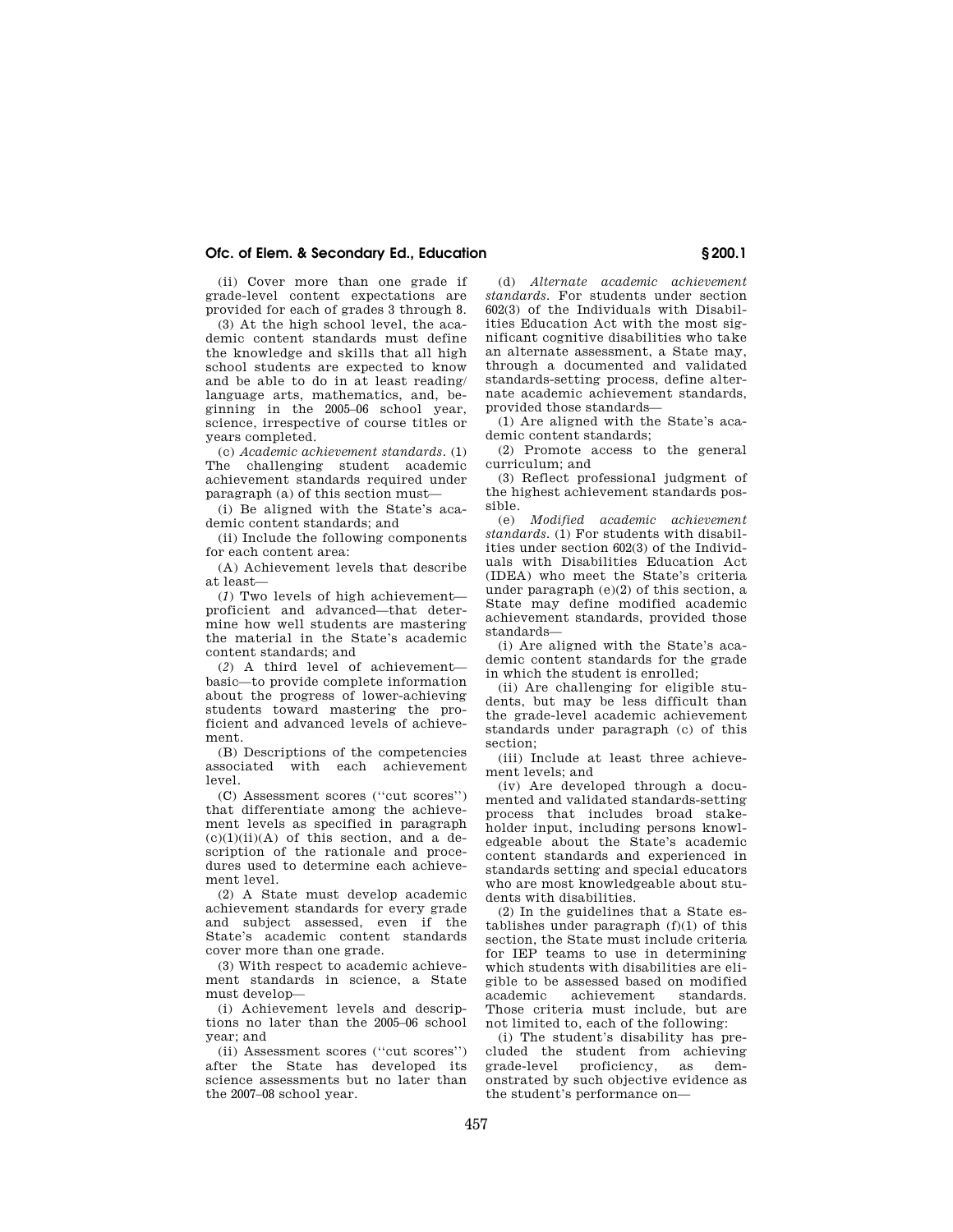(A) The State's assessments described in §200.2; or

(B) Other assessments that can validly document academic achievement.

(ii)(A) The student's progress to date in response to appropriate instruction, including special education and related services designed to address the student's individual needs, is such that, even if significant growth occurs, the IEP team is reasonably certain that the student will not achieve gradelevel proficiency within the year covered by the student's IEP.

(B) The determination of the student's progress must be based on multiple measurements, over a period of time, that are valid for the subjects being assessed.

(iii) If the student's IEP includes goals for a subject assessed under §200.2, those goals must be based on the academic content standards for the grade in which the student is enrolled, consistent with paragraph  $(f)(2)$  of this section.

(f) *State guidelines.* If a State defines alternate or modified academic achievement standards under paragraph (d) or (e) of this section, the State must do the following—

(1) For students who are assessed based on either alternate or modified academic achievement standards, the State must—

(i) Establish and monitor implementation of clear and appropriate guidelines for IEP teams to apply in determining—

(A) Students with the most significant cognitive disabilities who will be assessed based on alternate academic achievement standards; and

(B) Students with disabilities who meet the criteria in paragraph (e)(2) of this section who will be assessed based on modified academic achievement standards. These students may be assessed based on modified academic achievement standards in one or more subjects for which assessments are administered under \$200.2;

(ii) Inform IEP teams that students eligible to be assessed based on alternate or modified academic achievement standards may be from any of the disability categories listed in the IDEA;

(iii) Provide to IEP teams a clear explanation of the differences between assessments based on grade-level academic achievement standards and those based on modified or alternate academic achievement standards, including any effects of State and local policies on the student's education resulting from taking an alternate assessment based on alternate or modified academic achievement standards (such as whether only satisfactory performance on a regular assessment would qualify a student for a regular high school diploma); and

(iv) Ensure that parents of students selected to be assessed based on alternate or modified academic achievement standards under the State's guidelines in this paragraph are informed that their child's achievement will be measured based on alternate or modified academic achievement standards.

(2) For students who are assessed based on modified academic achievement standards, the State must—

(i) Inform IEP teams that a student may be assessed based on modified academic achievement standards in one or more subjects for which assessments are administered under §200.2;

(ii) Establish and monitor implementation of clear and appropriate guidelines for IEP teams to apply in developing and implementing IEPs for students who are assessed based on modified academic achievement standards. These students' IEPs must—

(A) Include IEP goals that are based on the academic content standards for the grade in which a student is enrolled; and

(B) Be designed to monitor a student's progress in achieving the student's standards-based goals;

(iii) Ensure that students who are assessed based on modified academic achievement standards have access to the curriculum, including instruction, for the grade in which the students are enrolled;

(iv) Ensure that students who take alternate assessments based on modified academic achievement standards are not precluded from attempting to complete the requirements, as defined by the State, for a regular high school diploma; and